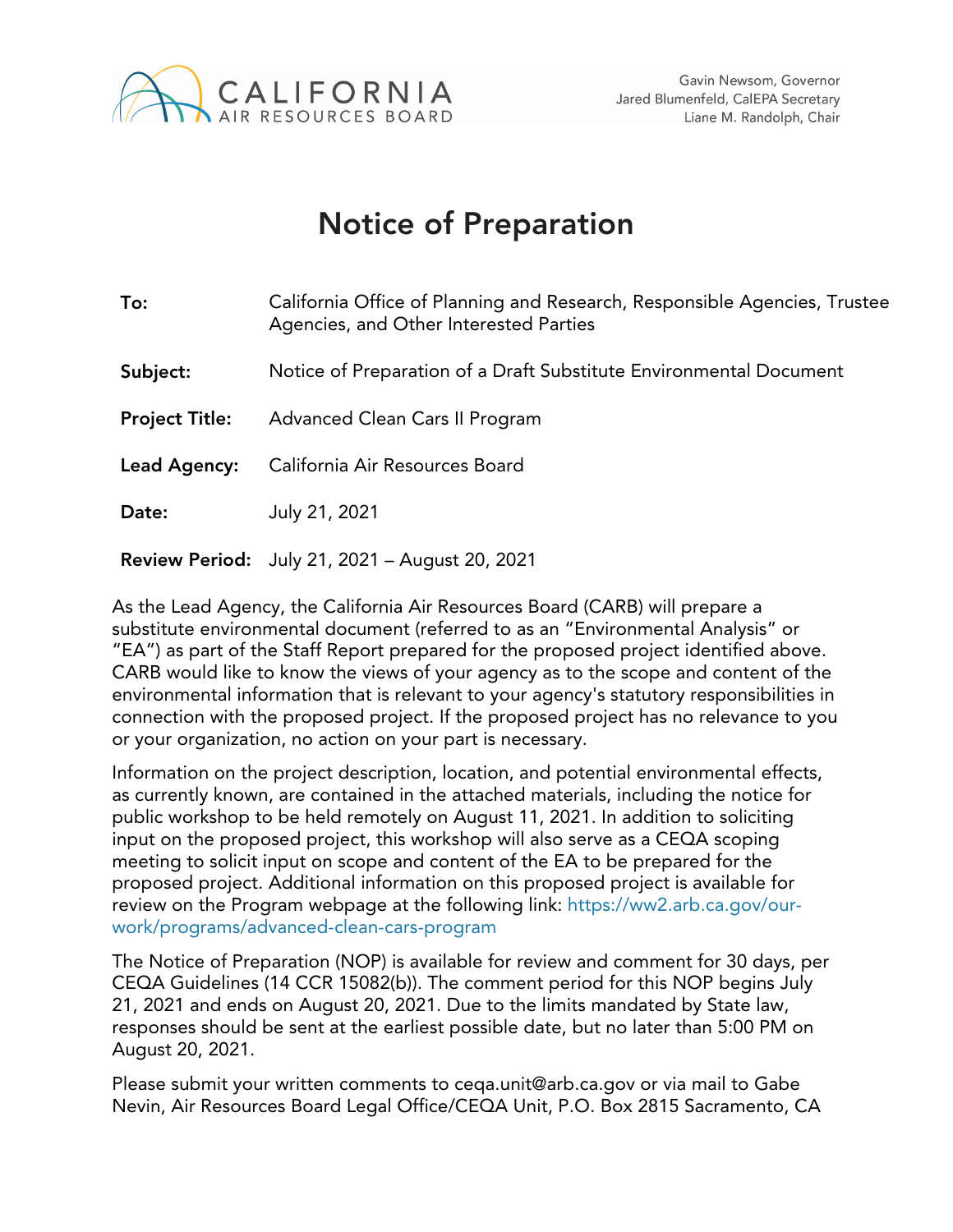Advanced Clean Cars II Program July 21, 2021 Page 2

95812-2815. In your response, please indicate the public agency or other entity you represent, and the name and phone number of a contact person.

Date: July 21, 2021 Signature:

Rebecca Maddox

Rebecca Maddox Attorney III California Air Resources Board Legal Office/CEQA Unit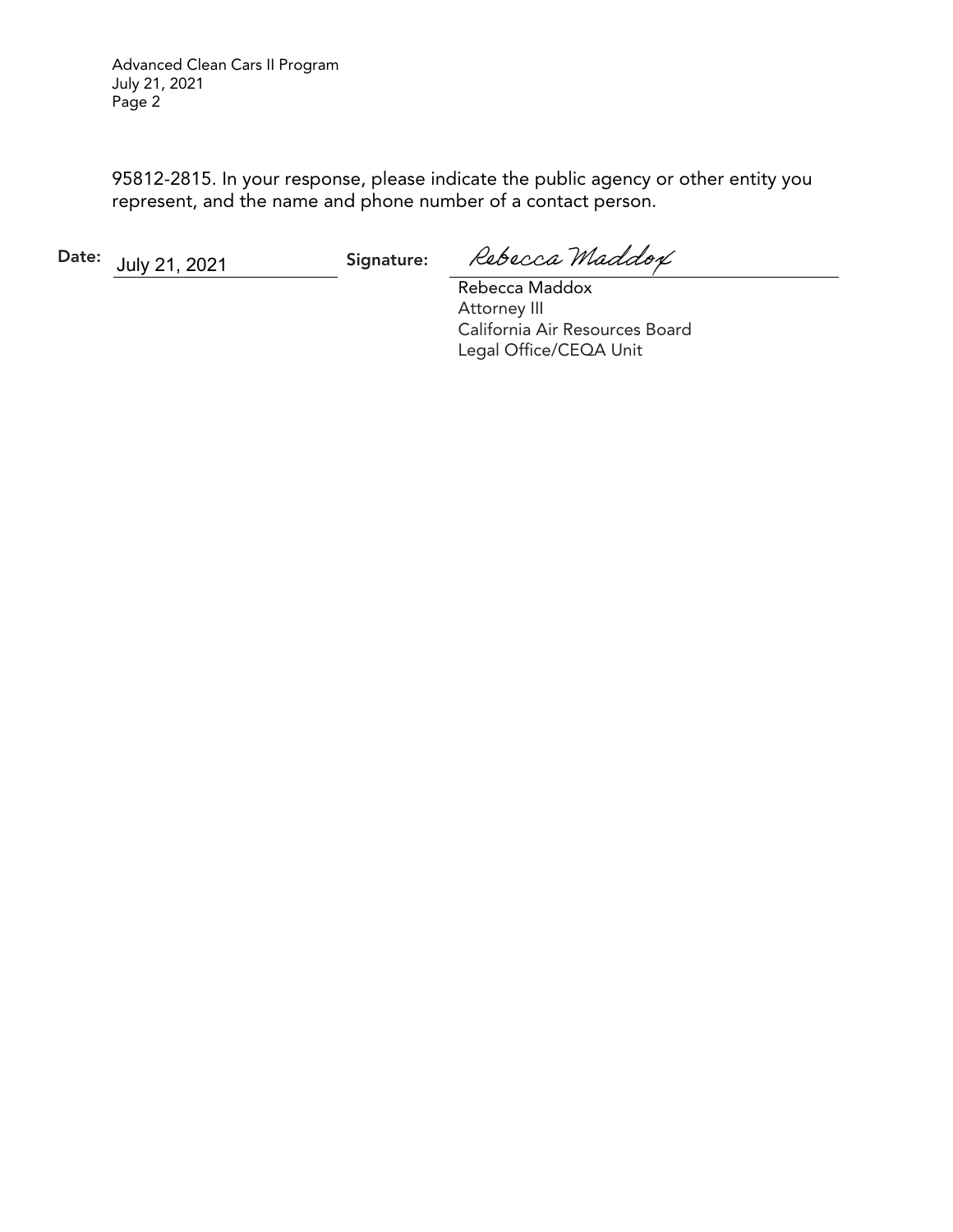### List of Agencies to Review

Distributed to agencies marked with an "X" below:

| <b>STATE AGENCIES</b>                                                                   |                                                       |  |  |  |
|-----------------------------------------------------------------------------------------|-------------------------------------------------------|--|--|--|
| Boating & Waterways, Department of                                                      | <b>区 OEHHA</b>                                        |  |  |  |
| <b>⊠</b> California Highway Patrol                                                      | Office of Historic Preservation<br>$\sqcup$           |  |  |  |
| CalRecycle<br>⊠                                                                         | <b>Office of Emergency Services</b><br>⊔              |  |  |  |
| <b>⊠</b> Caltrans                                                                       | ⊠ Parks & Recreation, Department of                   |  |  |  |
| <b>⊠</b> Caltrans Planning                                                              | Pesticide Regulation, Department of                   |  |  |  |
| <b>⊠</b> Coastal Commission                                                             | <b>Public Utilities Commission</b><br>$\vert x \vert$ |  |  |  |
| ⊠ Conservation, Department of -- Oil, Gas &                                             |                                                       |  |  |  |
| <b>Geothermal Resources</b>                                                             | ⊔<br>Regional Water Quality Control Board #           |  |  |  |
| $\Box$ Delta Protection Commission                                                      | <b>区 Resources Agency</b>                             |  |  |  |
| <b>⊠</b> Energy Commission                                                              | SF Bay Conservation & Development                     |  |  |  |
| Fish & Wildlife, Department of                                                          | Commission                                            |  |  |  |
| ⊠ Food & Agriculture, Department of                                                     | ப<br><b>State Lands Commission</b>                    |  |  |  |
| Forestry and Fire Protection, Department of                                             | <b>EX</b> State Water Resources Control Board         |  |  |  |
|                                                                                         | <b>EXI</b> Tahoe Regional Planning Agency             |  |  |  |
| Health Services, Department of<br>⊠ Housing & Community Development                     | Toxic Substances Control, Department of<br>⊠          |  |  |  |
| <b>E</b> Integrated Waste Management Board                                              | University of California<br>図                         |  |  |  |
|                                                                                         | ⊠ Water Resources, Department of                      |  |  |  |
| Native American Heritage Commission                                                     | <b>EX</b> Building Standards Commission               |  |  |  |
| ⊠ California Environmental Protection Agency                                            | <b>EXI</b> Department of Public Health                |  |  |  |
| <b>EXI</b> Department of General Services                                               | <b>Tahoe Nature Conservancy</b>                       |  |  |  |
| <b>EX</b> Strategic Growth Council                                                      | Sierra Nevada Nature Conservancy<br>◡                 |  |  |  |
| <b>California High Speed Rail Authority</b>                                             | ⊔<br>Delta Conservancy                                |  |  |  |
| $\boxtimes$ Department of Conservation - Division of                                    | Other:<br>$\sqcup$                                    |  |  |  |
| <b>Land Resource Protection</b>                                                         |                                                       |  |  |  |
| <b>AIR DISTRICTS</b><br><b>Monterey Bay Unified APCD</b><br><b>⊠</b> Amador County APCD |                                                       |  |  |  |
| <b>⊠</b> Antelope Valley AQMD                                                           | ⊠<br>North Coast Unified AQMD<br>$\mathbf{x}$         |  |  |  |
| 区 Bay Area AQMD                                                                         | <b>⊠</b> Northern Sierra AQMD                         |  |  |  |
| ⊠ Butte County AQMD                                                                     | ⊠ Northern Sonoma County APCD                         |  |  |  |
| <b>⊠</b> Calaveras County APCD                                                          | <b>⊠</b> Placer County APCD                           |  |  |  |
| <b>EXI</b> Colusa County APCD                                                           | Sacramento Metropolitan AQMD<br>$\boxtimes$           |  |  |  |
| County of El Dorado AQMD<br>$\vert x \vert$                                             | ⊠ San Diego County APCD                               |  |  |  |
| <b>⊠ Eastern Kern APCD</b>                                                              | <b>⊠</b> San Joaquin Valley APCD                      |  |  |  |
| <b>区 Feather River AQMD</b>                                                             | ⊠ San Luis Obispo County APCD                         |  |  |  |
| <b>⊠</b> Glenn County APCD                                                              | Santa Barbara County APCD<br>$\mathbf{x}$             |  |  |  |
| <b>EX</b> Great Basin Unified APCD                                                      | Shasta County AQMD<br>$\mathbf{x}$                    |  |  |  |
| <b>Imperial County APCD</b><br>⊠                                                        | Siskiyou County APCD<br>囟                             |  |  |  |
| Lake County AQMD<br>⊠                                                                   | South Coast AQMD<br>⊠                                 |  |  |  |
| <b>Lassen County APCD</b><br>⊠                                                          | <b>Tehama County APCD</b><br>$\overline{\mathsf{x}}$  |  |  |  |
| <b>⊠</b> Mariposa County APCD                                                           | <b>Tuolumne County APCD</b><br>$\mathbf{x}$           |  |  |  |
| ⊠ Mendocino County AQMD                                                                 | ⊠ Ventura County APCD                                 |  |  |  |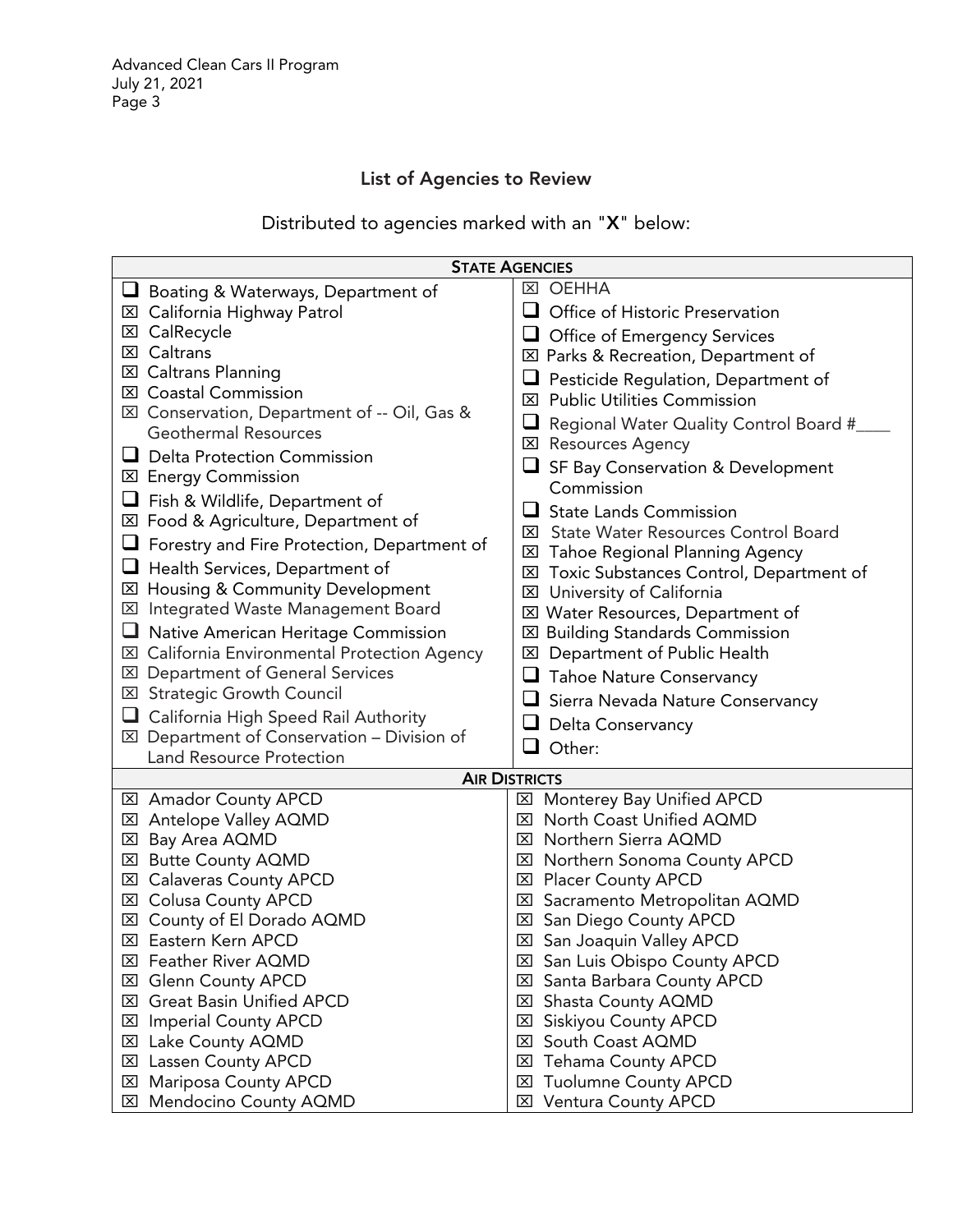| ⊠ Modoc County APCD<br>⊠ Mojave Desert AQMD | Yolo-Solano AQMD<br>⊠⊦ |  |  |
|---------------------------------------------|------------------------|--|--|
| <b>OTHER INTERESTED PARTIES</b>             |                        |  |  |
|                                             |                        |  |  |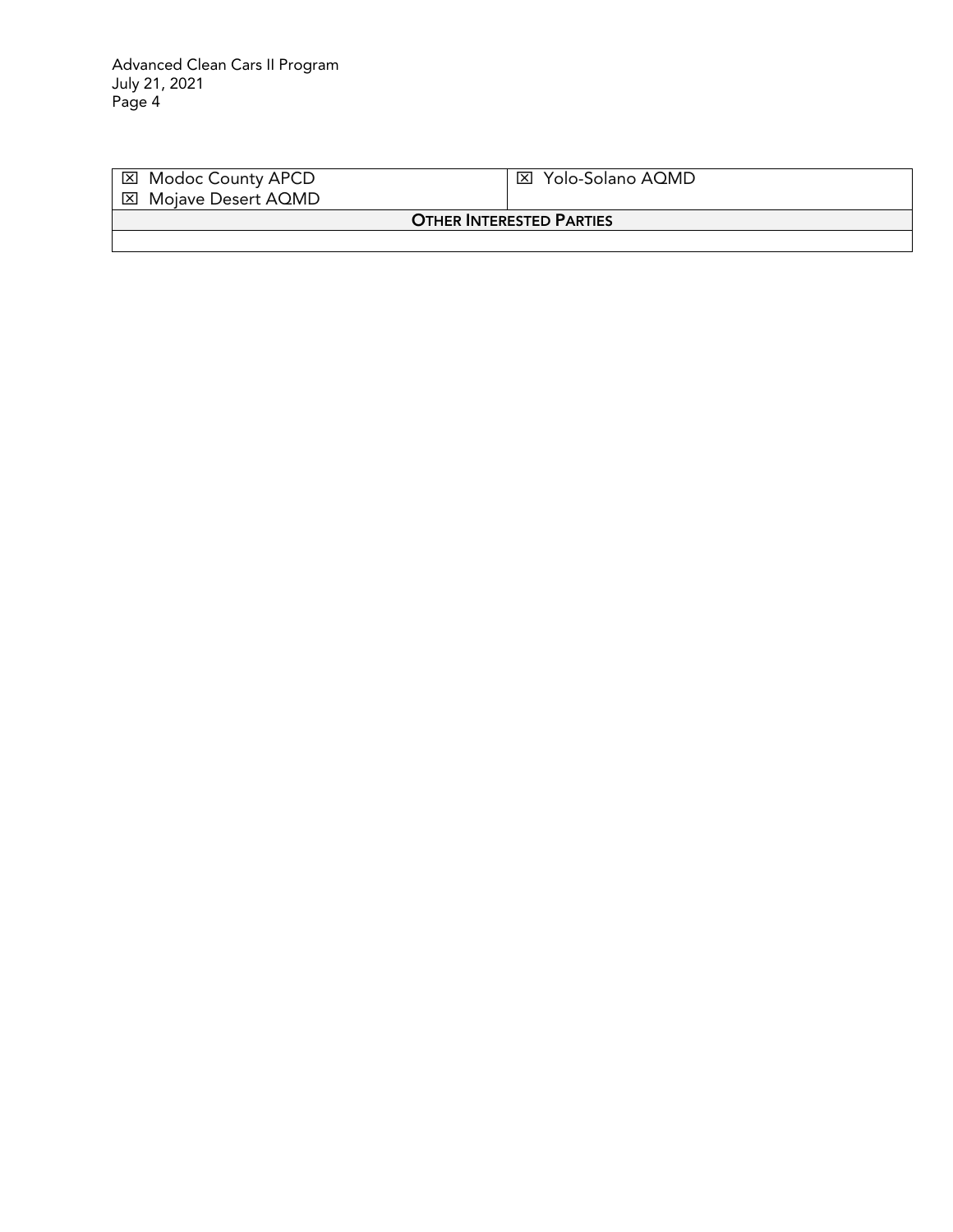

## PROJECT DESCRIPTION AND ENVIRONMENTAL EFFECTS

A copy of an Initial Study is not attached because CARB complies with the California Environmental Quality Act (CEQA) through its regulatory program certified by the California Secretary for Natural Resources under Public Resources Code section 21080.5 (14 CCR 15251(d)). Public agencies with certified regulatory programs are exempt from certain CEQA requirements, including but not limited to, preparing environmental impact reports, negative declarations, and initial studies (14 CCR 15250).

The Environmental Analysis (EA) will evaluate the potential for impacts to the environment as a result of the proposed project: Advanced Clean Cars II Program. The project and the nature of potential impacts that could result from the project are described below.

PROJECT TITLE:

Advanced Clean Cars II Program

• **PROJECT LOCATION:** 

The project has statewide applicability.

PROJECT DESCRIPTION:

The Advanced Clean Cars I Program was first adopted by CARB in 2012, including the Low-Emission Vehicle (LEV) III Criteria Regulation, the LEV III Greenhouse Gas Regulation, and the Zero-Emission Vehicle (ZEV) Regulation. Following the Board's direction to begin development of standards for model years after 2025, the Advanced Clean Cars II (ACC II) rulemaking is currently in process to establish the next set of low-emission vehicle and zero-emission vehicle requirements to further reduce emissions of criteria air pollutants and precursors and greenhouse gases from lightand medium-duty vehicles in California. Accordingly, the proposed ACC II Program would include more stringent emission standards and requirements for passenger vehicle manufacturers to increase the proportion of zero emission vehicles (ZEVs) offered for sale in California (e.g., hydrogen fuel cell electric vehicles, battery electric vehicles, and plug-in hybrid electric vehicles).

The main objective of the ACC II Program is to maximize criteria emission benefits from internal combustion engine vehicles, while accelerating the transition to ZEVs through both increased stringency of requirements and associated actions to support wide-scale ZEV adoption and use. The targets of Governor Newsom's Executive Order N-79-20 calling for all new in-state sales of passenger cars and trucks to be zeroemission by 2035 is a key consideration of the ACC II Program. Under the ACC II Program, LEV IV will aim to reduce emissions by tightening standards where necessary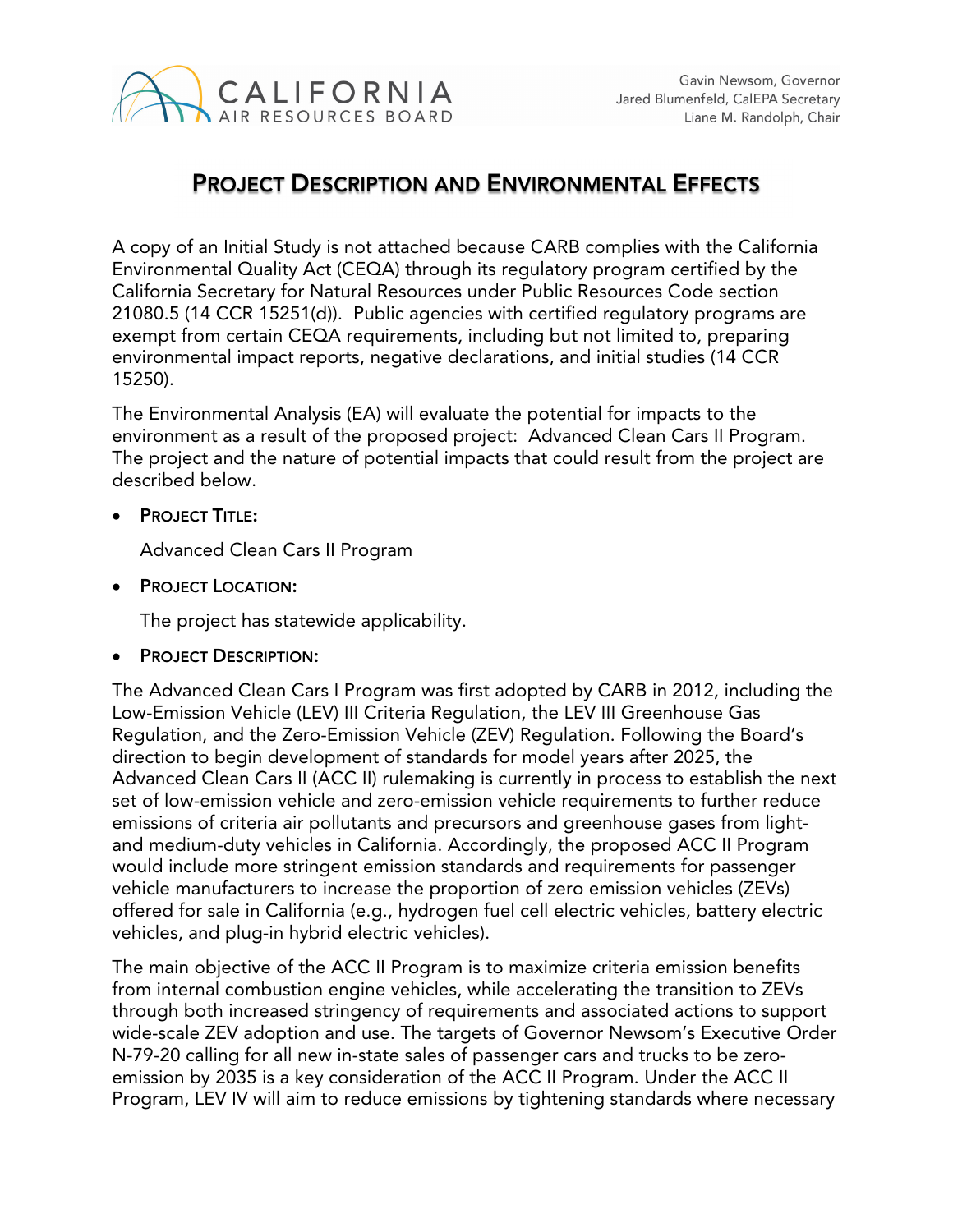Advanced Clean Cars II Program July 21, 2021 Page 6

and pursuing additional requirements that will translate to real-world emission benefits, such as ensuring that cold-start emissions are well-controlled, revising medium-duty vehicle standards to cover a broader range of in-use driving conditions, and strengthening emission standards for aggressive driving. The ZEV Regulation will increase the new vehicle sales requirements to 100% plug-in hybrid electric vehicles and ZEVs by 2035 in California. Additionally, the ACC II Program will aim to ensure that ZEVs are full replacement vehicles for all drivers, for both new and used markets, by adding ZEV assurance measures, such as requiring a consumer-facing battery state of health indicator, adding ZEVs into existing service information requirements, and adding useful life and minimum warranty requirements for ZEVs.

The project is the collective set of proposed regulatory amendments to the Low-Emission Vehicle and Zero-Emission Vehicle Regulations that would affect manufacturer production and design of vehicles. The amendments to these regulations are analyzed as one project because the regulations are related and compliance responses by vehicle manufacturers would have a combined effect on the statewide vehicle fleet, the ways light- and medium-duty vehicles are sold and leased, and the use of alternative fuels. The project collective is necessary to provide a comprehensive review of the combined, or cumulative, effect of these regulatory amendments.

#### PROBABLE ENVIRONMENTAL EFFECTS:

The EA will evaluate the potential for impacts on the environmental resource areas found in Appendix G of the CEQA Guidelines. Potential adverse impacts would be associated with the reasonably foreseeable compliance responses related to the regulation, which may include but are not limited to: the introduction of new zeroemission and partially zero-emission vehicles; new electric charging and hydrogen fueling infrastructure; battery and fuel cell disposal, recycling, exchange, and second life management; and increased battery production and mineral demand (e.g., platinum, lithium, nickel, etc.).

The reasonably foreseeable compliance responses associated with the Advanced Clean Cars II Program could potentially adversely or beneficially affect the following resource areas, which will be further evaluated in the EA:

- o Aesthetics
- o Agricultural and Forest Resources
- o Air Quality and Odors
- o Biological Resources
- o Cultural Resources
- o Geology, Seismicity, and Soils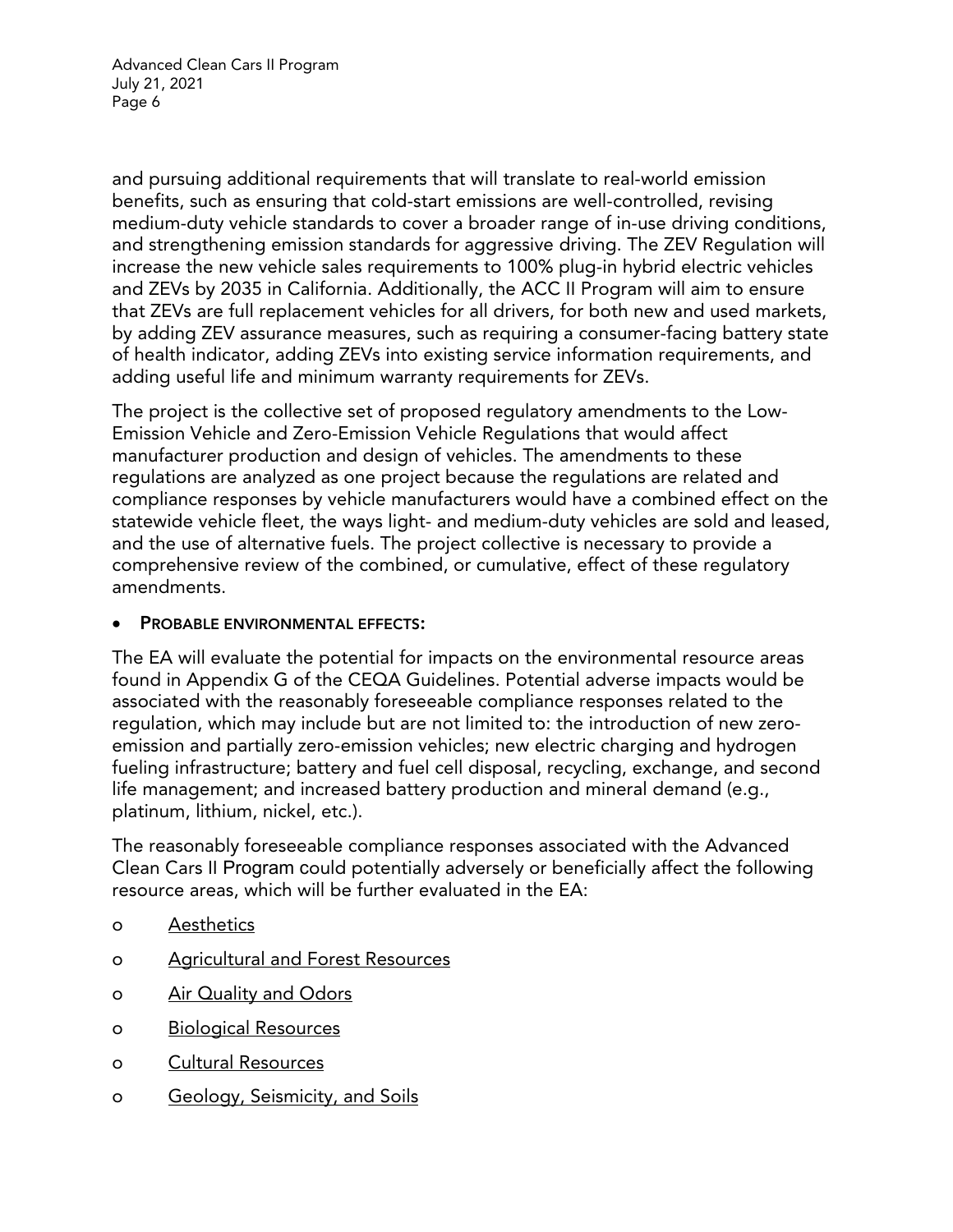Advanced Clean Cars II Program July 21, 2021 Page 7

- o Greenhouse Gases
- o Hazards and Hazardous Materials
- o Hydrology and Water Quality
- o Land Use and Planning
- o Noise
- o Transportation and Traffic
- o Utilities and Service Systems

Potential cumulative impacts and potential for growth inducement will be evaluated in the EA, as well as alternatives, including the No Project Alternative.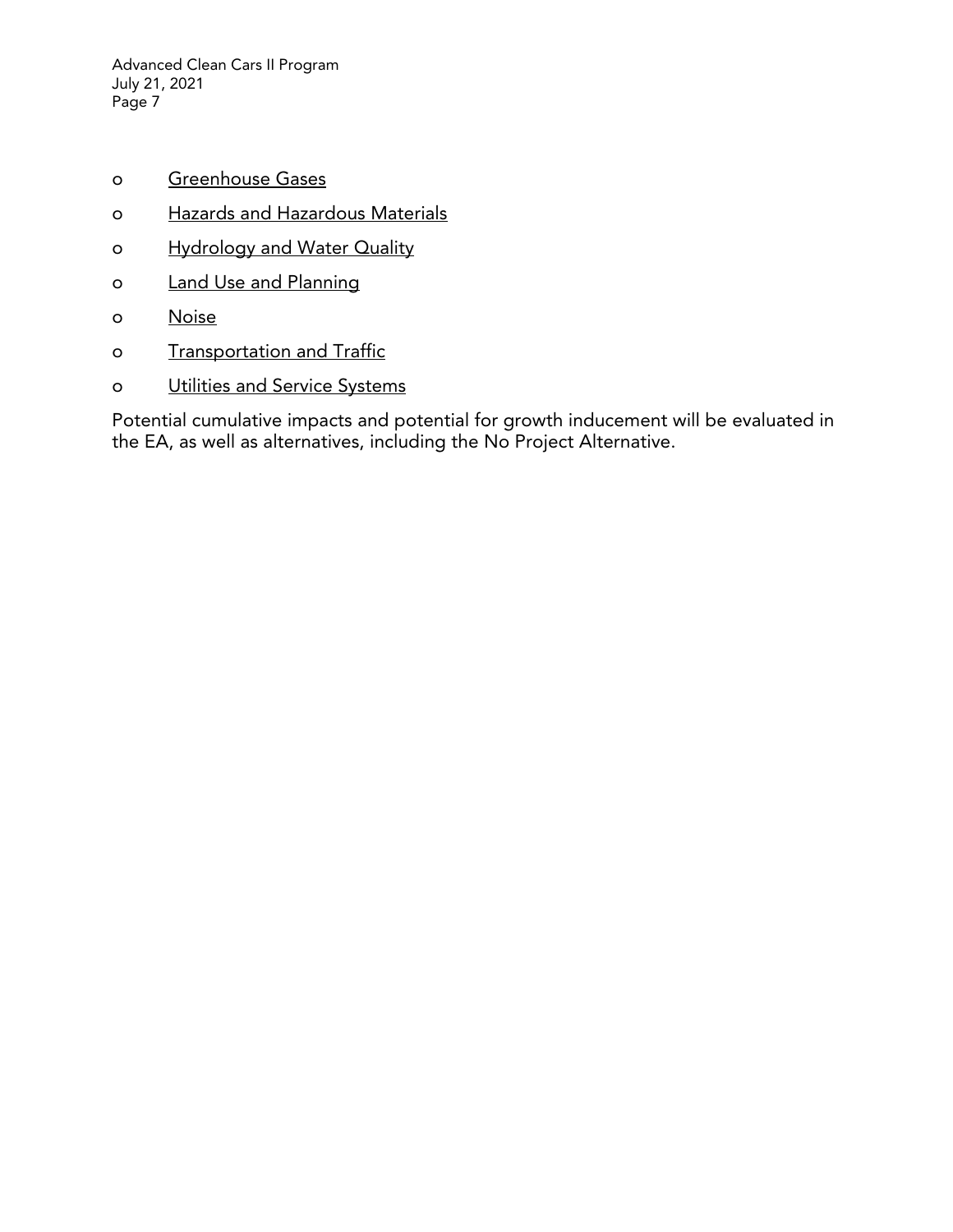

# Public Workshop on Advanced Clean Cars II

The California Air Resources Board (CARB or the Board) staff invite you to participate remotely in a public workshop to provide input on the development of the Advanced Clean Cars II (ACC II) regulations. The ACC II regulations will seek to reduce criteria and greenhouse gas emissions from new light- and medium-duty vehicles beyond the 2025 model year, and increase the number of zero-emission vehicles (ZEVs) for sale. During the workshop, staff will present an overview of the ACC II regulatory proposals on the Low-Emission Vehicle (or LEV IV) Regulation and the Zero-Emission Vehicle (ZEV) Regulation. Staff will also present updates on minimum technology requirements for ZEVs and proposed measures to increase access to ZEVs for our priority communities. This workshop will also serve as a California Environmental Quality Act (CEQA) scoping meeting to obtain feedback for the environmental impact analysis.

The virtual public workshop will be held on the following date and time.

Date: Wednesday, August 11, 2021

Time: 4:00 p.m. – 6:00 p.m.

Location: Webinar/Teleconference

The workshop is open to the public and we encourage your participation. Please use the link below to register for the Zoom webinar. After registering, you will receive a confirmation email with information about how to join the webinar by computer or by telephone.



Staff request stakeholder comments following the workshop be submitted using the informal comment submittal form by September 1, 2021. Comments submitted can be viewed on the [workshop comments log webpage.](https://www.arb.ca.gov/lispub/comm2/bcsubform.php?listname=accii-comments-w3-ws&comm_period=1)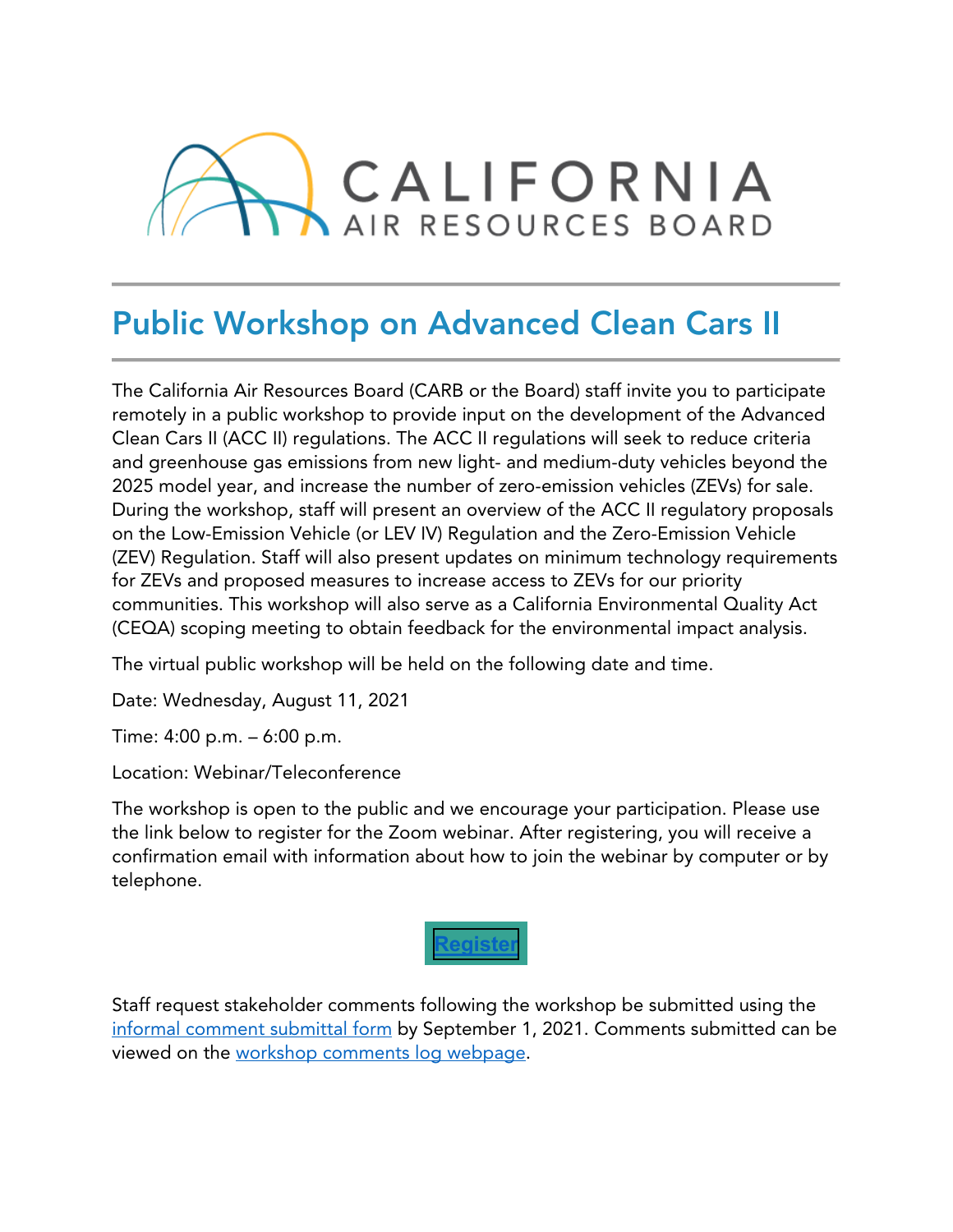#### Background

In 2012, CARB adopted a set of regulations to control emissions from passenger vehicles, collectively called Advanced Clean Cars (ACC). Advanced Clean Cars combined the control of smog-causing (criteria) pollutants and greenhouse gas (GHG) emissions into a single coordinated package of regulations through 2025 model year vehicles: the Low-Emission Vehicle III regulation for criteria (LEV III Criteria) and GHG (LEV III GHG) emissions, and a technology forcing Zero Emission Vehicle (ZEV) Regulation.

A California midterm review of the standards was presented to the Board in March 2017. At that time, the Board also directed staff to begin working on post-2025 model year vehicle regulations. Since the midterm review, staff have continued to research additional measures to reduce air pollution from light-duty and medium-duty vehicles. Additionally, in September 2020, Governor Newsom signed [Executive Order N-79-20](https://www.gov.ca.gov/wp-content/uploads/2020/09/9.23.20-EO-N-79-20-Climate.pdf) which established a goal that 100 percent of California sales of new passenger car and trucks be zero-emission by 2035 and directed CARB to develop and propose regulations toward this goal. Furthermore, CARB's 2020 Mobile Source Strategy illustrates that an aggressive deployment of ZEVs will be needed for the State to meet federal air quality requirements and the State's climate change targets.

**[More Information](https://ww2.arb.ca.gov/our-work/programs/advanced-clean-cars-program)**

### Environmental Analysis

At the workshop staff will provide an overview of CARB's process for preparing the Environmental Analysis (EA) and its content required under the California Environmental Quality Act. Staff welcome public input at the workshop on the appropriate scope and content of the EA at the beginning of our process, including the reasonably foreseeable methods of compliance with the proposal, the potential significant adverse impacts associated with the methods of compliance, potential feasible mitigation measures, and feasible alternatives to the proposal that could reduce or eliminate any significant adverse impacts. A draft of the EA will be released for public review and comment in 2022.

### **Contacts**

If you have any questions regarding the workshop, please contact cleancars@arb.ca.gov. If you wish to receive information regarding the Advanced Clean Cars II regulations, please subscribe at the Advanced Clean Cars [website](https://ww2.arb.ca.gov/our-work/programs/advanced-clean-cars-program).

If you require a special accommodation or need this document in an alternate format (i.e., Braille, large print) or another language, please contact [Marissa Williams,](mailto:marissa.williams@arb.ca.gov) as soon